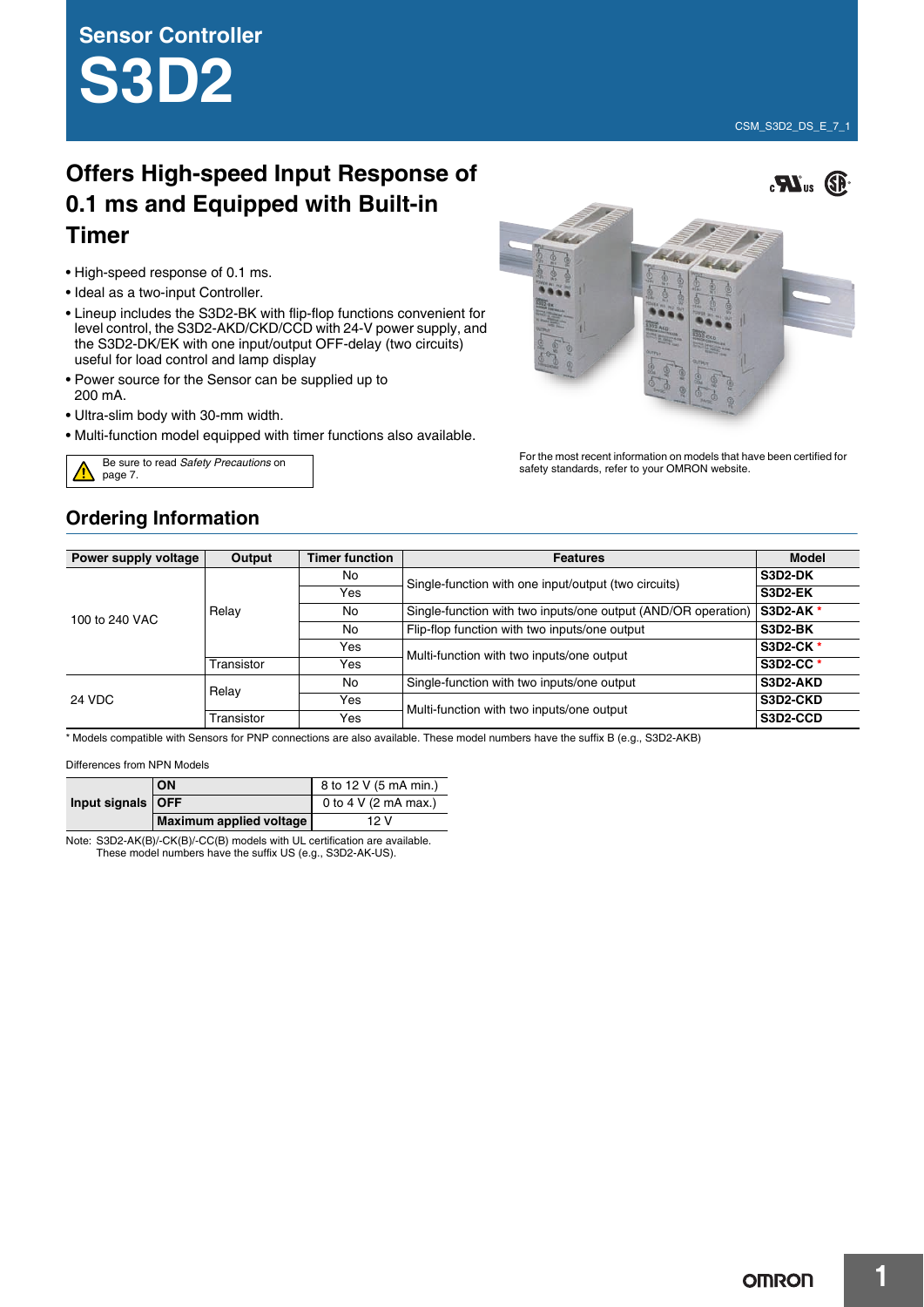# **Ratings and Specifications**

| Type                                   |                                               |                                                                                                                                                                                                                                                                                                                                                                             | Two inputs/<br>two outputs                                  | Two inputs/one output                                                                                                                                       |                                                                                         |                                                                                         |                                                                                                                                            |                                                                                             |                                                                                         |                                                                                                                                              |
|----------------------------------------|-----------------------------------------------|-----------------------------------------------------------------------------------------------------------------------------------------------------------------------------------------------------------------------------------------------------------------------------------------------------------------------------------------------------------------------------|-------------------------------------------------------------|-------------------------------------------------------------------------------------------------------------------------------------------------------------|-----------------------------------------------------------------------------------------|-----------------------------------------------------------------------------------------|--------------------------------------------------------------------------------------------------------------------------------------------|---------------------------------------------------------------------------------------------|-----------------------------------------------------------------------------------------|----------------------------------------------------------------------------------------------------------------------------------------------|
|                                        |                                               | Single-<br>function                                                                                                                                                                                                                                                                                                                                                         | Single-func-<br>tion (with<br>OFF-delay)                    | Single-func-<br>tion (AND/OR<br>operation)                                                                                                                  | Flip-flop<br>function                                                                   |                                                                                         | <b>Multi-function</b>                                                                                                                      | Single-func-<br>tion (AND/OR<br>operation)                                                  |                                                                                         | Multi-function (24 VDC)                                                                                                                      |
| Item                                   | Model                                         | S3D2-DK                                                                                                                                                                                                                                                                                                                                                                     | S3D2-EK                                                     | S3D2-AK                                                                                                                                                     | S3D2-BK                                                                                 | S3D2-CK                                                                                 | <b>S3D2-CC</b>                                                                                                                             | S3D2-AKD                                                                                    | S3D2-CKD                                                                                | S3D2-CCD                                                                                                                                     |
| <b>Rated supply</b><br>voltages        |                                               |                                                                                                                                                                                                                                                                                                                                                                             | 100 to 240 VAC ± 10% 50/60Hz                                |                                                                                                                                                             |                                                                                         |                                                                                         |                                                                                                                                            | 24 VDC ± 10%                                                                                |                                                                                         |                                                                                                                                              |
| 15 VA max.<br><b>Power consumption</b> |                                               |                                                                                                                                                                                                                                                                                                                                                                             |                                                             |                                                                                                                                                             |                                                                                         |                                                                                         | 2.5 VA max. (excluding Sensor power supply)                                                                                                |                                                                                             |                                                                                         |                                                                                                                                              |
| <b>Sensor</b>                          | Power supply for                              |                                                                                                                                                                                                                                                                                                                                                                             |                                                             |                                                                                                                                                             | 12 VDC $\pm$ 10% (includes all variations), 200 mA max. (with short-circuit protection) |                                                                                         |                                                                                                                                            | 24 VDC (supplied from power supply)                                                         |                                                                                         |                                                                                                                                              |
| <b>Connected Sensor</b>                |                                               |                                                                                                                                                                                                                                                                                                                                                                             |                                                             |                                                                                                                                                             | NPN transistor output (with sinking current of 18 mA min.) or contact output            |                                                                                         |                                                                                                                                            |                                                                                             |                                                                                         |                                                                                                                                              |
|                                        | ON<br>0 to 4 V (5 mA min.)                    |                                                                                                                                                                                                                                                                                                                                                                             |                                                             |                                                                                                                                                             |                                                                                         |                                                                                         |                                                                                                                                            |                                                                                             |                                                                                         |                                                                                                                                              |
|                                        | <b>OFF</b>                                    | 8 to 12 V (2 mA max.)<br>8 to 30 V (2 mA max.)                                                                                                                                                                                                                                                                                                                              |                                                             |                                                                                                                                                             |                                                                                         |                                                                                         |                                                                                                                                            |                                                                                             |                                                                                         |                                                                                                                                              |
| Input<br>signals                       | Short-<br>circuit<br>current                  | 11 mA TYP (18 mA max.)                                                                                                                                                                                                                                                                                                                                                      |                                                             |                                                                                                                                                             |                                                                                         |                                                                                         |                                                                                                                                            |                                                                                             |                                                                                         |                                                                                                                                              |
|                                        | <b>Maximum</b><br>applied<br>voltage          | 30 V                                                                                                                                                                                                                                                                                                                                                                        |                                                             |                                                                                                                                                             |                                                                                         |                                                                                         |                                                                                                                                            |                                                                                             |                                                                                         |                                                                                                                                              |
|                                        | Input response time                           | 0.1 <sub>ms</sub>                                                                                                                                                                                                                                                                                                                                                           |                                                             |                                                                                                                                                             | IN12ms<br>IN22 ms                                                                       | $0.1$ ms                                                                                |                                                                                                                                            |                                                                                             |                                                                                         |                                                                                                                                              |
| <b>Output minimum</b><br>pulse width   |                                               |                                                                                                                                                                                                                                                                                                                                                                             | $0.5$ ms max.<br>10 ms max.                                 |                                                                                                                                                             |                                                                                         |                                                                                         |                                                                                                                                            | 10 ms max.                                                                                  |                                                                                         | $0.5$ ms max.                                                                                                                                |
| <b>Control output</b>                  |                                               | $\times 2$                                                                                                                                                                                                                                                                                                                                                                  | Relay output SPST-NO<br>$250$ VAC, $2A$ ( $\cos \phi = 1$ ) | Relay output SPDT (shared common)<br>$250$ VAC, 3 A ( $cos\phi = 1$ )                                                                                       |                                                                                         |                                                                                         | NPN open<br>collector output,<br>30 VDC. 100 mA<br>(NO, NC)<br>Residual voltage<br>(ON)1.5 V max.<br>Leakage current<br>(OFF): 0.1 mA max. | <b>Relay output SPDT</b><br>250 VAC, $3 A (cos \phi = 1)$                                   |                                                                                         | NPN open<br>collector output,<br>30 VDC, 100 mA<br>(NO, NC)<br>Residual voltage<br>(ON): 1.5 V max.<br>Leakage current<br>(OFF): 0.1 mA max. |
| Life ex-<br>pectan-                    | Mechanical                                    |                                                                                                                                                                                                                                                                                                                                                                             |                                                             | 50,000,000 operations min. (switching frequency: 18,000 operations/h)                                                                                       |                                                                                         |                                                                                         |                                                                                                                                            | 50,000,000 operations min.<br>(switching frequency: 18,000<br>operations/h)                 |                                                                                         |                                                                                                                                              |
| cy (relay<br>output)                   | <b>Electrical</b>                             |                                                                                                                                                                                                                                                                                                                                                                             |                                                             |                                                                                                                                                             | 100,000 operations min. (switching frequency: 1,800 operations/h)                       |                                                                                         |                                                                                                                                            | 100,000 operations min.<br>(switching frequency:<br>1,800 operations/h)                     |                                                                                         |                                                                                                                                              |
|                                        | Output response time                          | 10 ms max.<br>$0.5$ ms max.                                                                                                                                                                                                                                                                                                                                                 |                                                             |                                                                                                                                                             |                                                                                         | 10 ms max.                                                                              |                                                                                                                                            | $0.5$ ms max.                                                                               |                                                                                         |                                                                                                                                              |
|                                        |                                               |                                                                                                                                                                                                                                                                                                                                                                             | OFF-delay                                                   |                                                                                                                                                             |                                                                                         | One-shot, ON-delay,<br>and OFF-delay                                                    |                                                                                                                                            |                                                                                             | One-shot, ON-delay,<br>and OFF-delay                                                    |                                                                                                                                              |
| Timer functions *                      |                                               | ---                                                                                                                                                                                                                                                                                                                                                                         | $0.1$ to 1 s<br>1 to 10 s<br>selectable                     |                                                                                                                                                             |                                                                                         | 0.1 to 1 s<br>1 to 10 s<br>selectable                                                   | 0.01 to 0.1 s<br>0.1 to 1 s<br>selectable                                                                                                  | ---                                                                                         | $0.1$ to $1$ s<br>1 to 10 s<br>selectable                                               | $0.01$ to $0.1$ s<br>$0.1$ to $1$ s<br>selectable                                                                                            |
| <b>Other functions</b>                 |                                               | Signal input reverse                                                                                                                                                                                                                                                                                                                                                        |                                                             | • Signal input<br>• Signal input<br>reverse<br>$\bullet$ AND/OR<br>reverse<br>$\bullet$ Flip-flop<br>operating<br>function<br>mode selec-<br>tion by wiring |                                                                                         | • Signal input reverse<br>• Sync mode selection<br>• AND/OR operating mode<br>selection |                                                                                                                                            | · Signal input<br>reverse<br>$\bullet$ AND/OR<br>operating<br>mode selec-<br>tion by wiring | • Signal input reverse<br>· Sync mode selection<br>• AND/OR operating mode<br>selection |                                                                                                                                              |
| power failure                          | <b>Maximum allowable</b><br>time of momentary | 20 ms max.                                                                                                                                                                                                                                                                                                                                                                  |                                                             |                                                                                                                                                             |                                                                                         |                                                                                         |                                                                                                                                            |                                                                                             |                                                                                         |                                                                                                                                              |
| <b>Ambient</b><br>temperature range    |                                               | Operating: $-10$ to $+55^{\circ}$ C, Storage: $-25$ to $+65^{\circ}$ C (with no icing)                                                                                                                                                                                                                                                                                      |                                                             |                                                                                                                                                             |                                                                                         |                                                                                         |                                                                                                                                            |                                                                                             |                                                                                         |                                                                                                                                              |
| <b>Ambient humidity</b><br>range       |                                               | Operating/storage: 35% to 85%                                                                                                                                                                                                                                                                                                                                               |                                                             |                                                                                                                                                             |                                                                                         |                                                                                         |                                                                                                                                            |                                                                                             |                                                                                         |                                                                                                                                              |
| Noise immunity                         |                                               | Operating power supply: 480 V (p-p) min.; pulse<br>width: $100$ ns, $1 \mu s$ ; rise time: $1$ ns<br>Operating power supply: 1,500 V (p-p) min.; pulse width: 100 ns, 1 µs; rise time: 1 ns<br>Input/output:<br>Input/output: 1,200 V (p-p) min.; pulse width: 100 ns, 1 $\mu$ s; rise time: 1 ns<br>1,000 V (p-p) min.; pulse width: 100 ns, 1 $\mu$ s;<br>rise time: 1 ns |                                                             |                                                                                                                                                             |                                                                                         |                                                                                         |                                                                                                                                            |                                                                                             |                                                                                         |                                                                                                                                              |
| Dielectric strength                    |                                               | 1,500 VAC min.<br>1,500 VAC min. (between power supply terminals and I/O terminals, and between non-cur-<br>(between power supply terminals and non-cur-<br>rent-carrying parts)<br>rent-carrying parts)                                                                                                                                                                    |                                                             |                                                                                                                                                             |                                                                                         |                                                                                         |                                                                                                                                            |                                                                                             |                                                                                         |                                                                                                                                              |
| <b>Vibration</b><br>(destruction)      |                                               | 10 to 55 Hz, double-amplitude of 0.75 mm for 2 hours each of the X, Y, and Z directions                                                                                                                                                                                                                                                                                     |                                                             |                                                                                                                                                             |                                                                                         |                                                                                         |                                                                                                                                            |                                                                                             |                                                                                         |                                                                                                                                              |
| Weight                                 |                                               | Approx. 140 g                                                                                                                                                                                                                                                                                                                                                               |                                                             |                                                                                                                                                             |                                                                                         |                                                                                         |                                                                                                                                            |                                                                                             |                                                                                         |                                                                                                                                              |

\* The timer will not operate in response to input signals received within 50 ms after the Controller power is turned ON.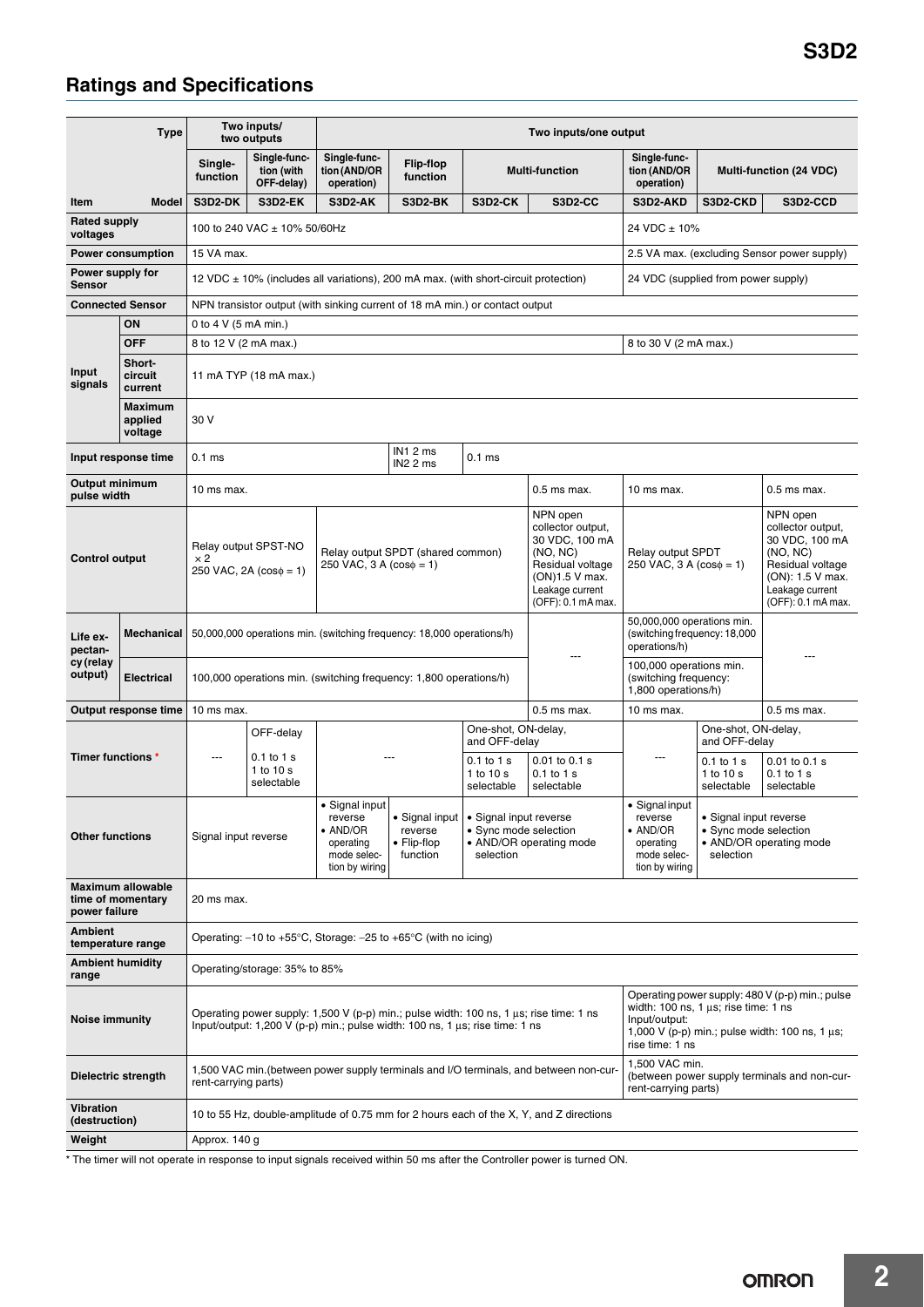## **Output Circuit Diagrams**

Note: Numbers in parentheses indicate terminal pin numbers.<br>Relay Output Model

#### **S3D2-AK/-AKD/ -CK/-CKD/-BK S3D2-DK/-EK**  $\frac{1}{N}$ NC NO Relay contact  $\begin{bmatrix} 250 \text{ VAC } 3 \text{ A} \\ \text{NLO } \text{B} \end{bmatrix}$  NO  $\sum$ NC (6)  $\rangle$ NO (5) 250 VAC 3 A  $OCOM(4)$  $\bigcup$ OUT2 (6)  $\bigcirc$ OUT1 (5)  $\sum$  COM (4)

### **Open Collector Model**

## **S3D2-CC/-CCD**



## **Input Circuit Diagrams**

Note: Numbers in parentheses indicate terminal pin numbers.





## **Connections**

## **Connection Methods**



(1), (2): Power supply terminals

(3): FG terminal Ground with a ground resistance of 100  $\Omega$  max. in locations subject to excessive noise.

(4) to (6): Output terminals

- (7), (10): Power supply terminals for S3D2-AKD/-CKD/-CCD Sensors (+24 V), and other models (+12 V)
- (9), (12): Power supply terminals for the Sensor (0 V)
- (8), (11): Output terminals for the Sensor Connect the Sensor output lines.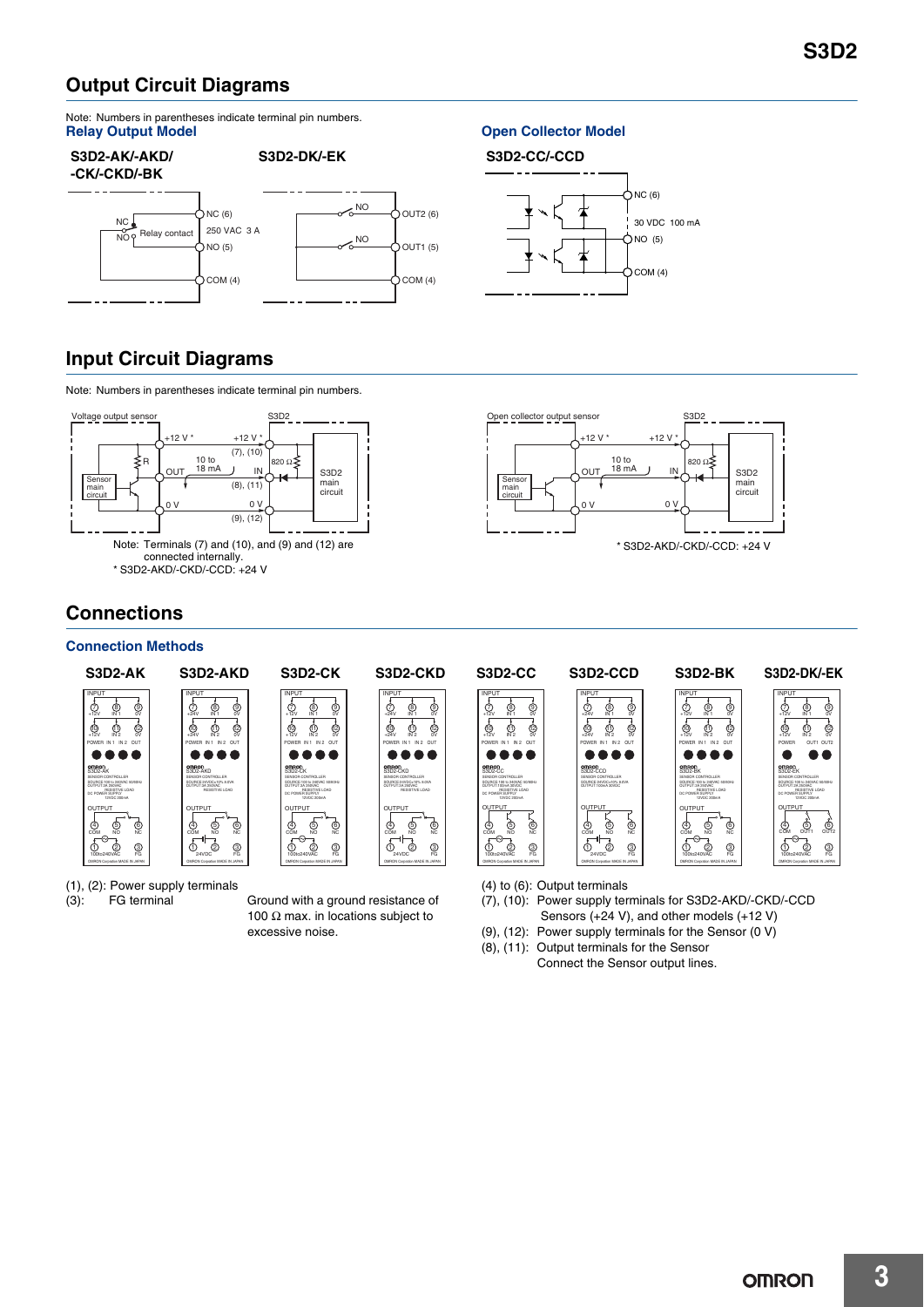## **Sensor Connections**

#### **Two-wire Sensors (NPN Models)**



Note: Numbers in parentheses indicate terminal pin numbers.

#### **Contact Output Sensors**

• The S3D2 has a high-speed input response of 0.1 ms, which may cause contact output models (relay output, micro-switches, etc.) to receive unnecessary input from contact bounce and chattering.

#### **Example of Unconnectable Sensor Model**

| Type           | <b>Proximity Sensor</b>                |                                                                                                                    |  |  |
|----------------|----------------------------------------|--------------------------------------------------------------------------------------------------------------------|--|--|
| <b>Model</b>   | TL-G3D, TL-L100, etc.                  |                                                                                                                    |  |  |
| <b>Details</b> | ◯ 12 V<br>Output<br>2 mA max.<br>) 0 V | Sink current of NPN output:<br>2 mA max.<br>(Sensors that cannot switch<br>18 mA or higher are uncon-<br>nectable) |  |  |

## **Wired OR Transistor Output**



Note: Numbers in parentheses indicate terminal pin numbers.

• Wired OR for "Object Detected" Signals

(e.g., Proximity Sensors with NO Outputs)

The input would be an OR of "object detected" signals using a wired OR of Sensors that turn ON the output transistor when an object is detected. The S3D2's input signal selector switch can be set to reverse this operation and produce an input that would be an AND of "object not detected" signals.

• Wired OR for "Object Not Detected" Signals (e.g., Proximity Sensors with NC Outputs) The input would be an OR of "object not detected" signals using a wired OR of Sensors that turn ON the output transistor when an object is not detected. The S3D2's input signal selector switch can be set to reverse this operation and produce an input that would be an AND of "object detected" signals.

### **Load Connection**

#### **Connecting Loads to Collector Side**



#### **Connecting Loads to Emitter Side**



Note: 1. Numbers in parentheses indicate terminal numbers.

2. Connect either the NC or NO terminals for the Emitter common. The solid line indicates the NC terminal and the broken line indicates the NO terminal.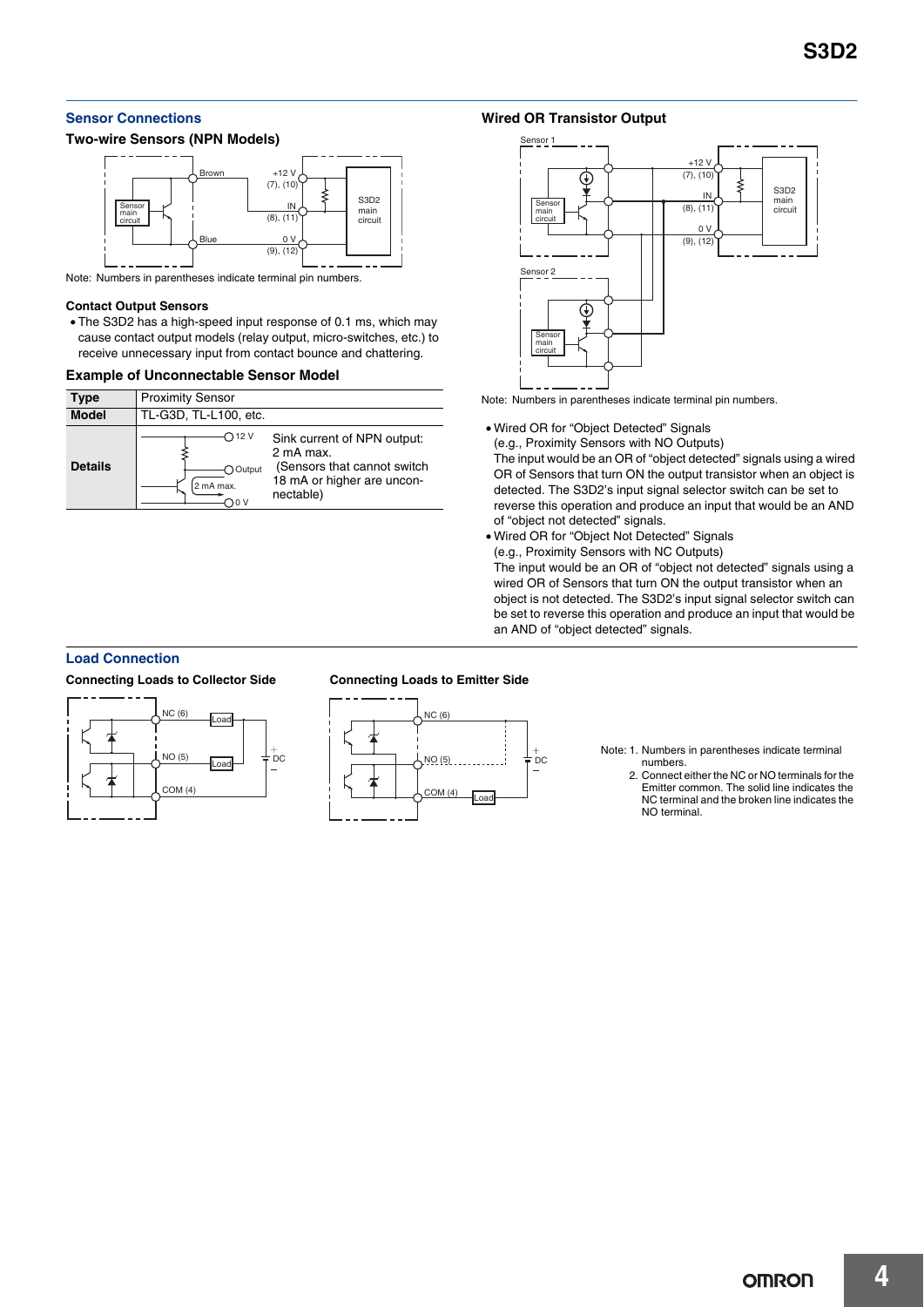## **Nomenclature**



\* Be sure to set the one-shot timer.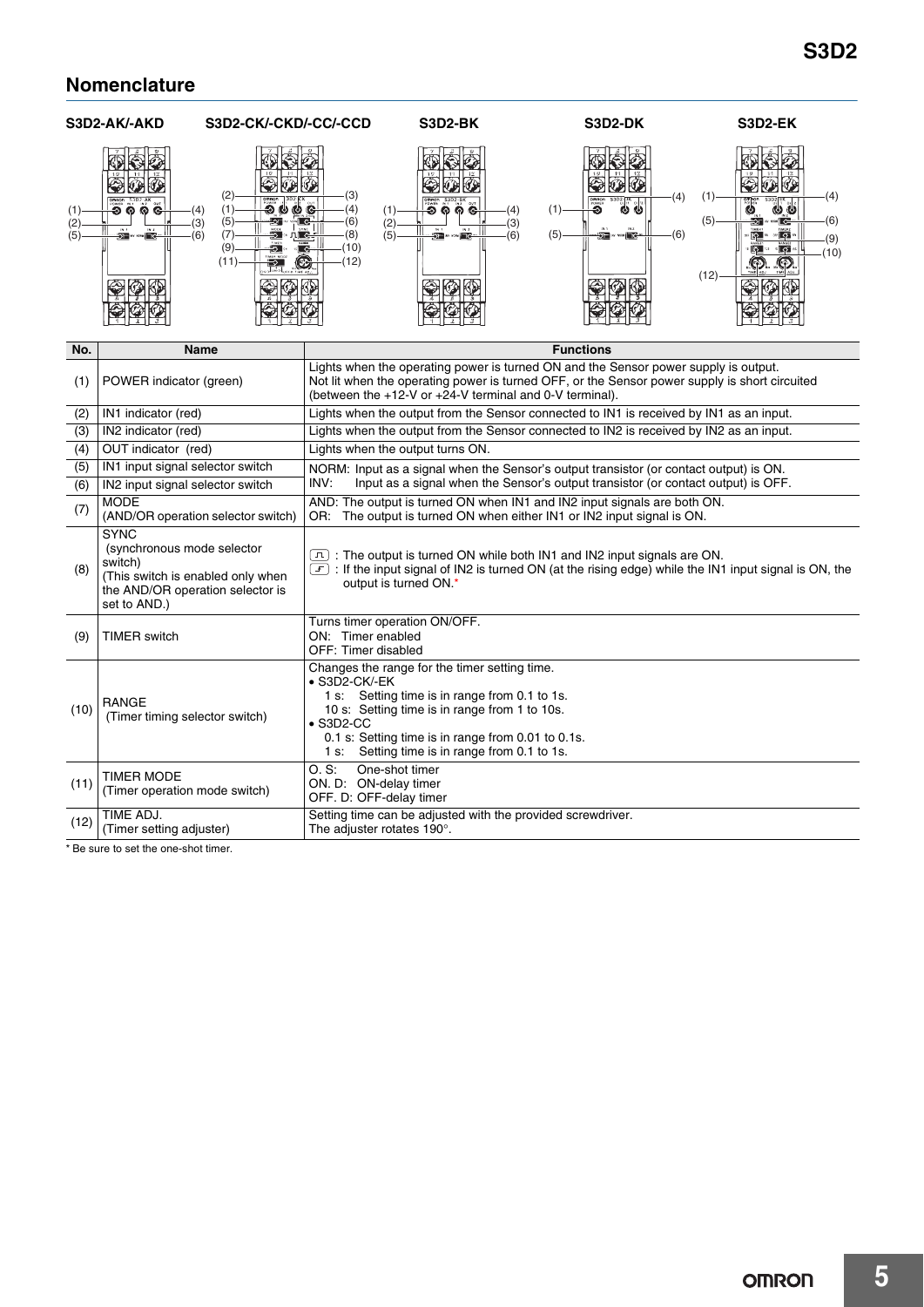## **Operation**

### **Basic Operation**

## **S3D2-AK**@**: Basic Operation**

## **One Sensor**



## **Two Sensors (AND Operation)**



## **Two Sensors (OR Operation)**





### **S3D2-BK: Flip-flop Operation**





Note: 1. IN1 and IN2 send OR outputs.

- 2. IN1 and IN2 send AND outputs. 3. IN1 and IN2 send AND outputs for T seconds from the rising edge. 4. IN1 and IN2 send AND outputs after a delay of T seconds from the
- rising edge. 5. IN1 and IN2 send AND outputs for T seconds from the falling edge.
- When only one Sensor is connected to the S3D2-CK<sup> $\Box$ </sup> and Ī. **S3D2-CC**@**, always set the AND/OR selector switch to**   $\blacksquare$

 $OR$  **MODE**  $\lim_{\text{AND}}$ 

### **S3D2-DK/-EK: Basic Operation**

Two Input Signals Output Independently The S3D2-EK is equipped with an OFF-delay Timer.



### **S3D2-DK/-EK: One Sensor with Two Outputs**

Terminals (8) and (11) are short-circuited.



- Note: 1. The time chart above shows the operation for an S3D2-EK when the timer 1 switch is OFF and the timer 2 switch is ON. 2. Terminals (8) and (11) are short-circuited, and the current from the
	- S3D2 to the Sensor is  $18 \times 2 = 36$  mA max. (TYP 22 mA).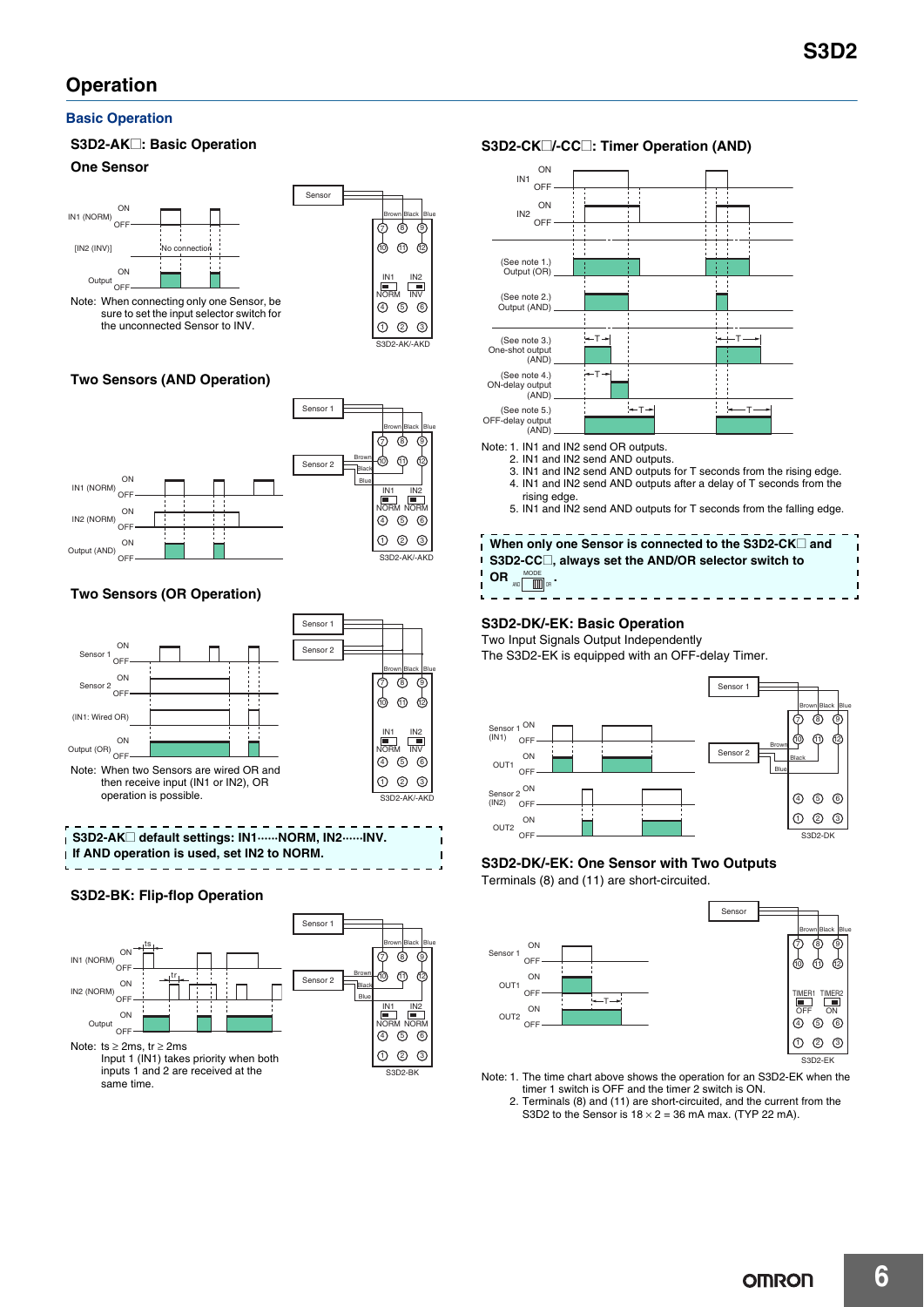## **Safety Precautions**

### **Refer to** *Warranty and Limitations of Liability***.**

### **WARNING**

**This product is not designed or rated for ensuring safety of persons either directly or indirectly. Do not use it for such purposes.**



### **Precautions for Safe Use**

• Be sure to connect the power supply to the power supply terminals correctly. Use a power supply with a voltage range of 100 to  $240$  VAC  $\pm$  10%.

### **Precautions for Correct Use**

Do not use the product in atmospheres or environments that exceed product ratings.

#### ● **Wiring**

#### **Ground**

- FG is a ground terminal. Ground this terminal at a ground resistance of 100  $\Omega$  max. when installing in locations subject to excessive noise, or if the S3D2 malfunctions.
- Do not share a ground line with other devices, or connect it to a structural beam of a building. Doing so will have the opposite effect, and may adversely affect the Sensor.



#### **Storing in a Protective Case**

• Take measures to provide adequate heat dissipation. Otherwise, heat radiation from the body of the S3D2 may cause the insides of protective casing to heat up.

#### **S3D2-AKD/-CKD/-CCD**

• Do not connect a load of 1 A min. to models for which the S3D2 power supply inputs are to be used as is for the Sensor power supply outputs. Connecting a load of 1 A min. to the Sensor's power supply outputs will cause the fuse in the case to break.



#### **Output**

- Connect a surge suppressor or diode in parallel to the load if an inductive load or other electrical part that generates noise is connected to the output.
- Connect the cathode side of the diode to the  $\circled$  side of the power supply.



## **Output Relay Contact**

#### **(Not Including S3D2-CC/-CCD/-DK/-EK)**

- When using a load (e.g., contactor or valve) that generates an arc when the circuit is broken, the NC (NO) contact may turn ON before the NO (NC) contact has opened (turned OFF).
- When using both NO and NC outputs at the same time, incorporate an arc suppressor (use the CR method, varistor, or other countermeasure).

#### ● **Mounting**

#### **Tightening Torque**

Using the provided M3.5 screws, tighten the terminal block to a torque of 0.59 N·m max.

For direct mounting, use M4 screws, and tighten them to a torque of 0.78 N·m max.

#### **Side-by-side Mounting**

- When two or more S3D2 are mounted side by side, be sure to provide a minimum distance of 10 mm between them.
- Note: Use the PFP-M End Plate for a space of 10 mm.



• If side-by-side mounting is unavoidable, refer to the following load derating curve.

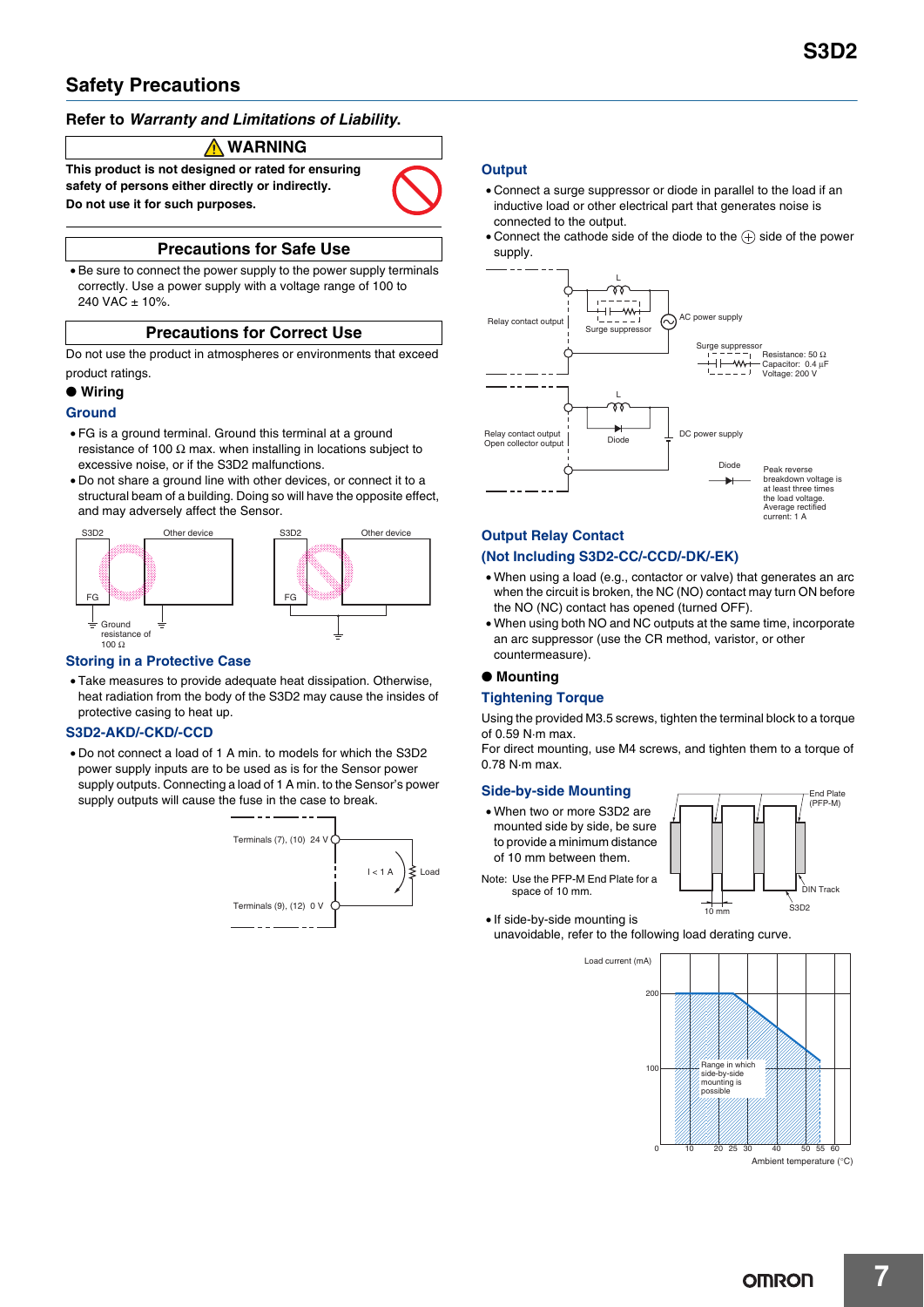- Always lay the S3D2 input lines, output lines, IIIIr and the power line Input lines (IN, IN2, +12 V, 0 V) separately. Otherwise, malfunction due to S3D2 noise may occur. Output lines (OUT, 100 to 240 VAC) • The power line, through which a large current flows (e.g., to drive a motor) should be wired
- at least 200 mm away from the Provide a distance of 200 mm min. S3D2. Power lines S3D2 Provide a distance of 200 mm min.
- Removing the Terminal Block Cover



## **Dimensions** (Unit: mm)